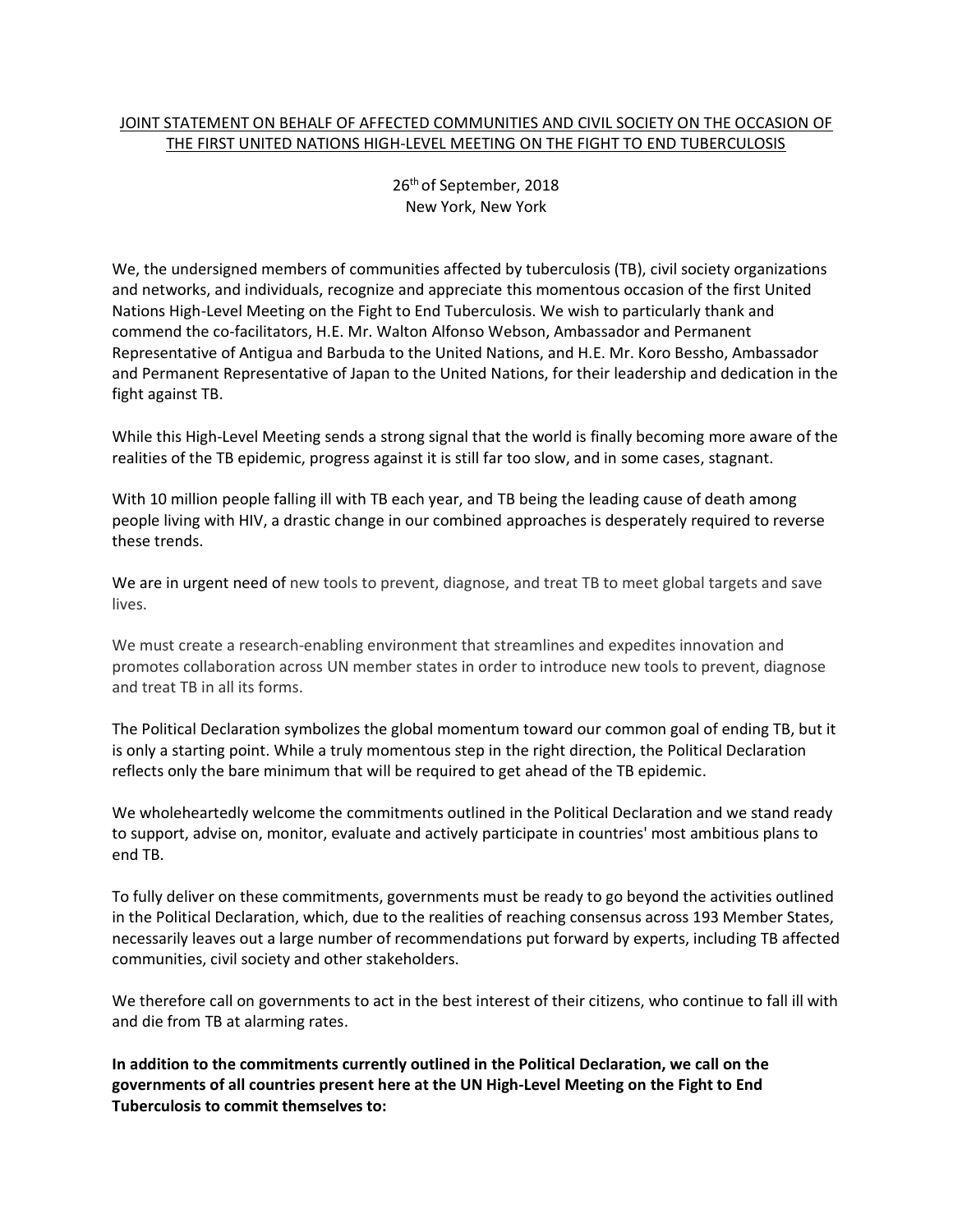# **REACH ALL PEOPLE BY CLOSING THE GAPS ON TB DIAGNOSIS, TREATMENT, AND PREVENTION**

- Diagnose and provide preventative therapy to a cumulative 80 million people by 2022 through both public and private-sector health services - including 9 million children exposed to TB;
- Review and align National TB Strategic Plans based on the 2018 Political Declaration with clear national targets for TB diagnosis, treatment, prevention and care, with regular evaluation and review.

# **TRANSFORM THE TB RESPONSE TO BE EQUITABLE, RIGHTS-BASED, AND PEOPLE-CENTRED**

- Go beyond removing discriminatory laws and additionally promote laws, policies, and practices with respect to right to health and access to services for people infected with and affected by TB;
- In addition to those included in the Political Declaration, make specific mention of the following key affected populations in the global and national implementation of the Political Declaration: sex workers, undocumented immigrants, people who are homeless, people who face legal barriers to access care, lesbian, gay, bisexual, or transgender people, people who are at increased risk of TB because of biological factors that compromise immune functions, and people undergoing immunosuppressive therapy;
- Facilitate equitable access and universal uptake of TB medicines, diagnostics, and vaccines through:
	- o utilising public health safeguards available under the WTO Agreement on Trade Related Aspects of Intellectual Property Rights (TRIPS) including the use of compulsory licenses and public non-commercial use licenses to ensure improved access to TB medicines, diagnostics and vaccines;
	- $\circ$  strengthening the WHO pre-qualification system and making greater use of the WHO Collaborative Registration system to expedite national registration;
	- $\circ$  facilitating and incentivising broad and expedited registration of TB medicines, diagnostics, and vaccines by originators and generic producers in TB-endemic countries.

#### **ACCELERATE DEVELOPMENT OF ESSENTIAL NEW TOOLS TO END TB**

- Support the development of a 2-month or less oral cure for TB and its drug resistant forms before 2028;
- Ensure that one or more new or repurposed vaccines are ready to enter the registration process for global use by 2025;
- Support the development of affordable point-of-care TB diagnostics that are non-sputum-based, can determine response to critical drugs in order to direct patients to appropriate treatments and safeguard medicines against antimicrobial resistance, and can identify individuals at high risk of progression from latent TB infection to active disease and enable targeted preventive treatment by 2025;
- Support the full spectrum of TB R&D, from basic science, to product development, to implementation research, and create regulatory and policy environments that facilitate research and the rapid uptake of new interventions;
- Ensure that all TB R&D efforts are needs-driven, evidence-based, and guided by the core principles of affordability, efficiency, equity, and collaboration;
- Work together with other governments, partners, and stakeholders to introduce innovative financing models and appropriate incentive mechanisms, including those that advance the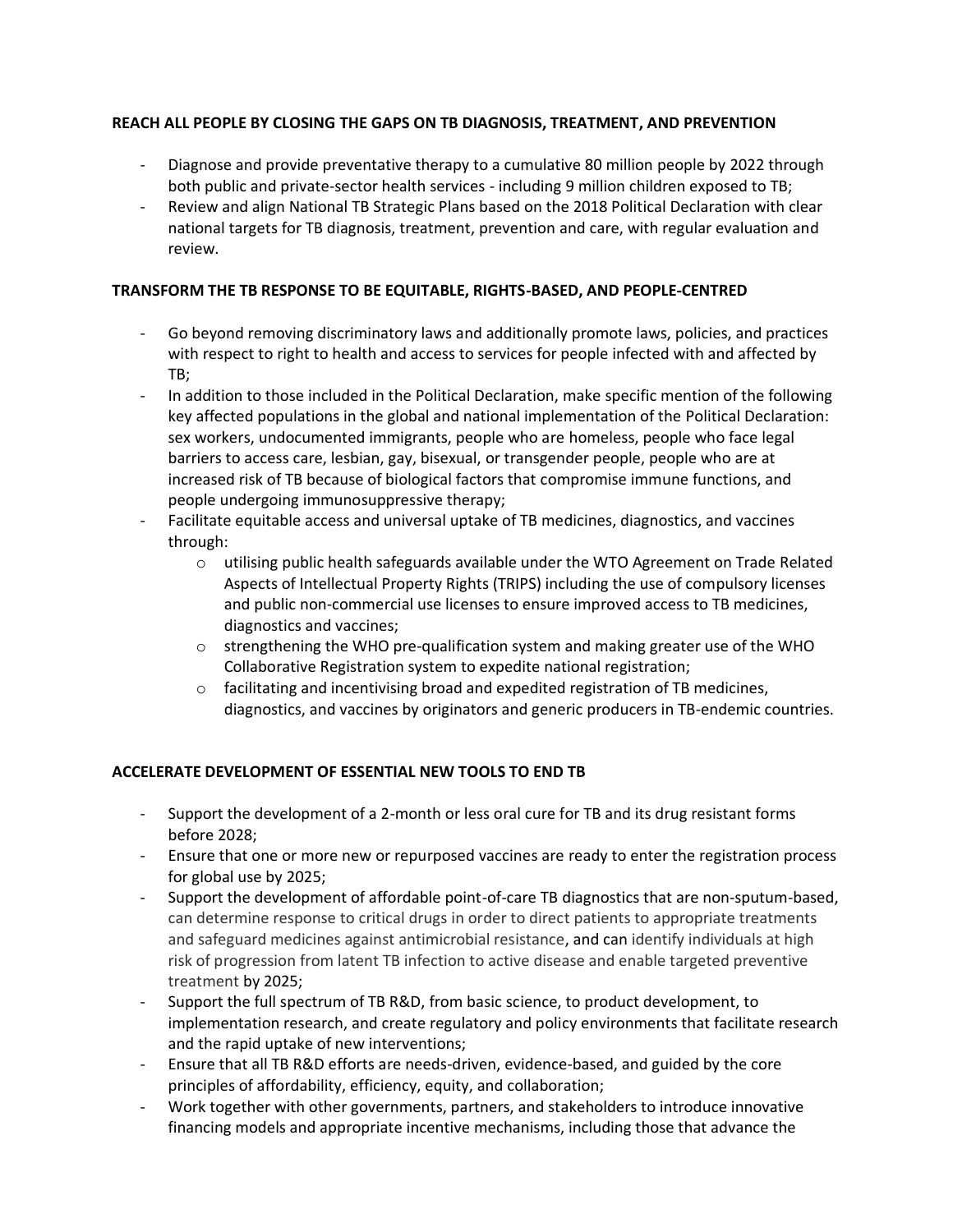concept of de-linkage by separating the costs of R&D from expected prices and sales volumes of final products;

- Increase investments toward expansion of treatment options by hastening R&D of new tools, and rolling out of latest, scientifically approved TB, MDR-TB medications that are safe to use such as Bedaquiline and Delamanid, as well as availability of nucleic acid amplification tests (such as GeneXpert machines) in all clinics and point-of-care facilities.

#### **INVEST THE FUNDS NECESSARY TO END TB**

- As part of the commitment to invest "appropriately" in TB R&D, spend up to or beyond 0.1% of gross domestic expenditure on R&D (GERD) on TB research to reach the global funding target of US \$2 billion for TB R&D annually;
- Provide targeted financial and technical support for countries in transition from donor to domestic financing to ensure interruptions in diagnosis, treatment and prevention do not occur and continuity of access to affordable and quality assured drugs;
- Double current investments in TB in-line with the revised estimates for the Global Plan to End TB to an average of US \$13 billion annually or US \$65 billion between 2018 and 2022.

# **COMMIT TO DECISIVE AND ACCOUNTABLE GLOBAL LEADERSHIP, INCLUDING REGULAR UN REPORTING AND REVIEW**

- Participate fully in the development and implementation of the WHO's multi-stakeholder accountability framework for TB;
- Support the formation of an independent review body for TB;
- As part of regional and other intergovernmental efforts on accountability, implement new monitoring tools such as scorecards and national rankings by 2020;
- Support meaningful participation by affected communities and civil society in the next UN High-Level Meeting on TB in 2023, and ensure the investment and transparency required for their meaningful engagement.

**We, the undersigned members of affected communities and civil society, pledge to work with our governments, elected representatives, National TB Programmes, and all relevant stakeholders to ensure a collaborative and fully engaged approach to achieving the commitments outlined in the Political Declaration and the additional goals outlined above. We, as a global community, commit to:**

- 1. Support the efforts of our governments in scaling up national responses to TB, particularly through the work of civil society organizations in engaging key populations, to ensure we find and treat all people with TB represented in the 40% of cases that go undetected;
- 2. Work alongside our governments, the World Health Organization (WHO), National TB Programmes, non-communicable diseases programmes, The Global Fund Country Coordinating Mechanisms, and all health service providers to ensure effective streamlining of service delivery and care for people infected with and affected by TB;